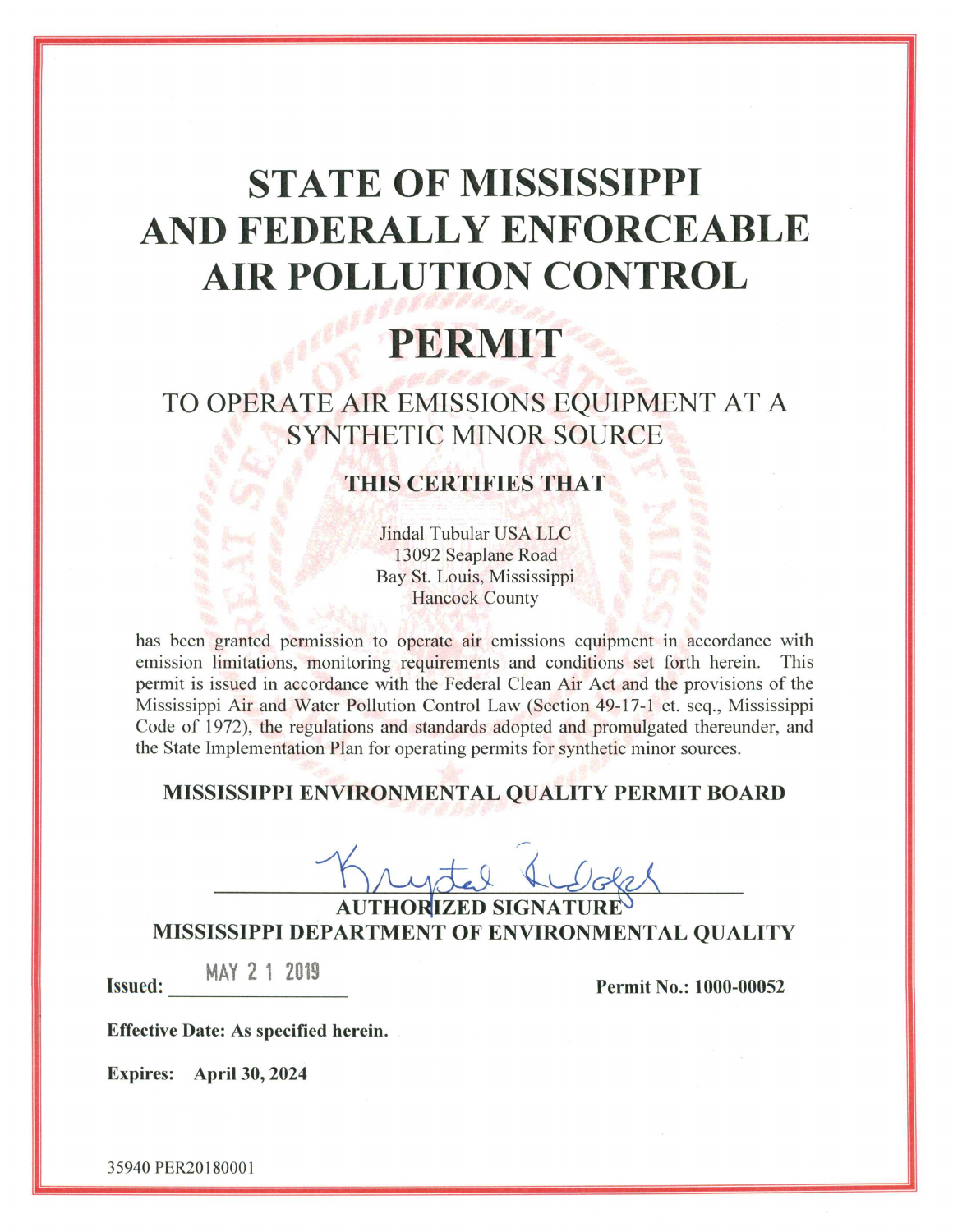#### **Section 1.**

#### **A. GENERAL CONDITIONS**

1. This permit is for air pollution control purposes only.

(Ref.: 11 Miss. Admin. Code Pt. 2, R. 2.1.D.)

2. This permit is a Federally-approved permit to operate a synthetic minor source as described in 11 Miss. Admin. Code Pt. 2, R. 2.4.D.

(Ref.: 11 Miss. Admin. Code Pt. 2, R. 2.4.D.)

3. Any activities not identified in the application are not authorized by this permit.

(Ref.: Miss. Code Ann. 49-17-29 1.b)

4. The knowing submittal of a permit application with false information may serve as the basis for the Permit Board to void the permit issued pursuant thereto or subject the applicant to penalties for constructing or operating without a valid permit.

(Ref.: 11 Miss. Admin. Code Pt. 2, R. 2.2.B(5).)

5. The issuance of a permit does not release the permittee from liability for constructing or operating air emissions equipment in violation of any applicable statute, rule, or regulation of state or federal environmental authorities.

(Ref.: 11 Miss. Admin. Code Pt. 2, R. 2.2.B(7).)

6. It shall not be a defense for a permittee in an enforcement action that it would have been necessary to halt or reduce the permitted activity in order to maintain compliance with the conditions of this permit unless halting or reducing activity would create an imminent and substantial endangerment threatening the public health and safety of the lives and property of the people of this state.

(Ref.: 11 Miss. Admin. Code Pt. 2, R. 2.2.B(15)(a).)

7. The issuance of this permit does not convey any property rights in either real or personal property, or any exclusive privileges, nor does it authorize any injury to private property or any invasion of personal rights, nor any infringement of Federal, State or local laws or regulations.

(Ref.: 11 Miss. Admin. Code Pt. 2, R. 2.2.B(15)(c).)

8. The permittee shall allow the Mississippi Department of Environmental Quality Office of Pollution Control and the Mississippi Environmental Quality Permit Board and/or their authorized representatives, upon the presentation of credentials: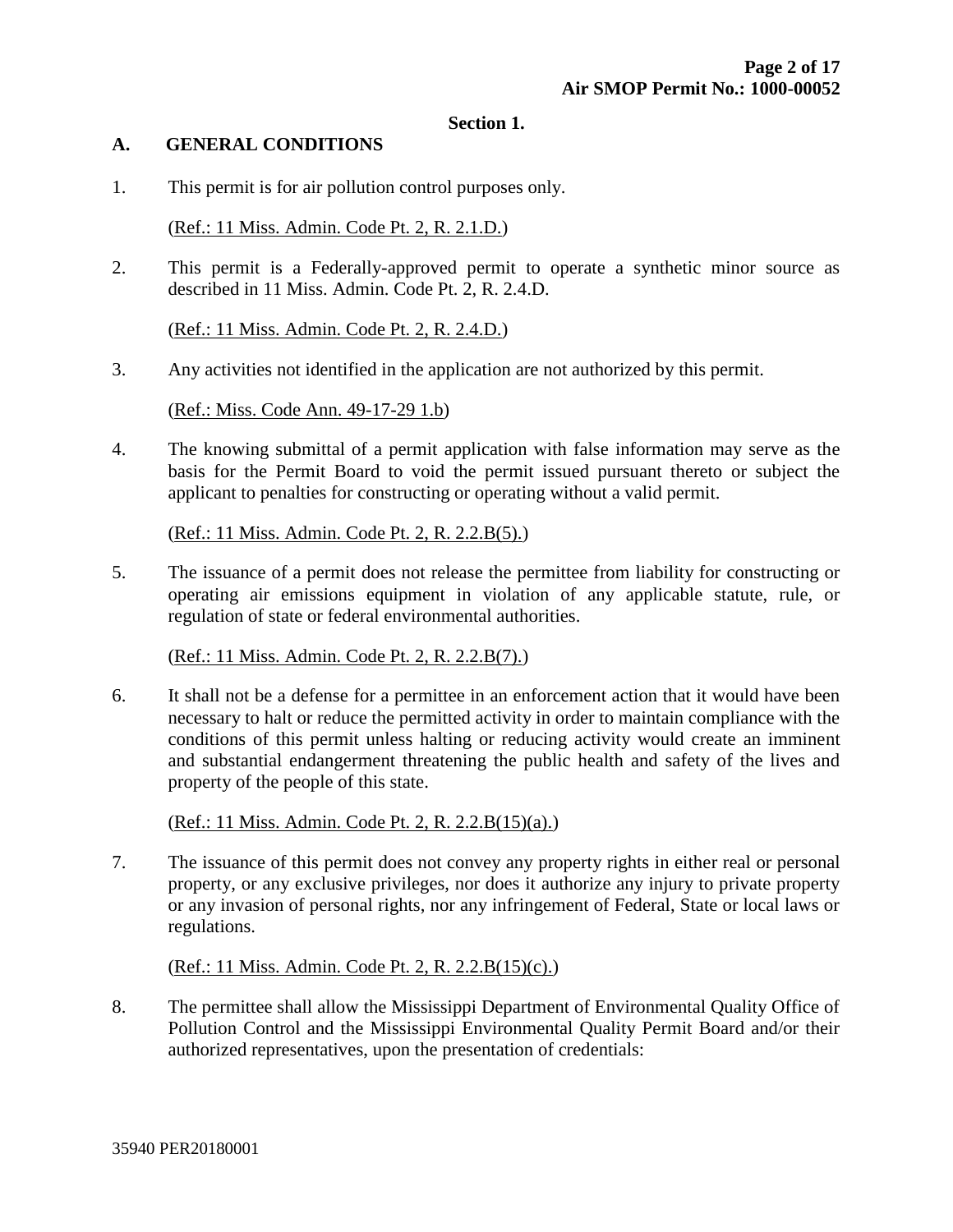- a. To enter upon the permittee's premises where an air emission source is located or in which any records are required to be kept under the terms and conditions of this permit, and
- b. At reasonable times to have access to and copy any records required to be kept under the terms and conditions of this permit; to inspect any monitoring equipment or monitoring method required in this permit; and to sample any air emission.

#### (Ref.: Miss. Code Ann. 49-17-21)

9. Except for data determined to be confidential under the Mississippi Air & Water Pollution Control Law, all reports prepared in accordance with the terms of this permit shall be available for public inspection at the offices of the Mississippi Department of Environmental Quality Office of Pollution Control.

(Ref.: Miss. Code Ann. 49-17-39)

10. Nothing herein contained shall be construed as releasing the permittee from any liability for damage to persons or property by reason of the installation, maintenance, or operation of the air cleaning facility, or from compliance with the applicable statutes of the State, or with local laws, regulations, or ordinances.

(Ref.: 11 Miss. Admin. Code Pt. 2, R. 2.2.B(7).)

11. The provisions of this permit are severable. If any provision of this permit, or the application of any provision of this permit to any circumstances, is challenged or held invalid, the validity of the remaining permit provisions and/or portions thereof or their application to other persons or sets of circumstances, shall not be affected thereby.

(Ref.: 11 Miss. Admin. Code Pt. 2, R. 2.1.D(7).)

- 12. This permit does not authorize a modification as defined in Regulation 11 Miss. Admin. Code Pt. 2, Ch.2., "Permit Regulations for the Construction and/or Operation of Air Emission Equipment." A modification may require a Permit to Construct and a modification of this permit. Modification is defined as "Any physical change in or change in the method of operation of a facility which increases the actual emissions or the potential uncontrolled emissions of any air pollutant subject to regulation under the Federal Act emitted into the atmosphere by that facility or which results in the emission of any air pollutant subject to regulation under the Federal Act into the atmosphere not previously emitted. A physical change or change in the method of operation shall not include:
	- a. Routine maintenance, repair, and replacement;
	- b. Use of an alternative fuel or raw material by reason of an order under Sections 2(a) and (b) of the Federal Energy Supply and Environmental Coordination Act of 1974 (or any superseding legislation) or by reason of a natural gas curtailment plan pursuant to the Federal Power Act;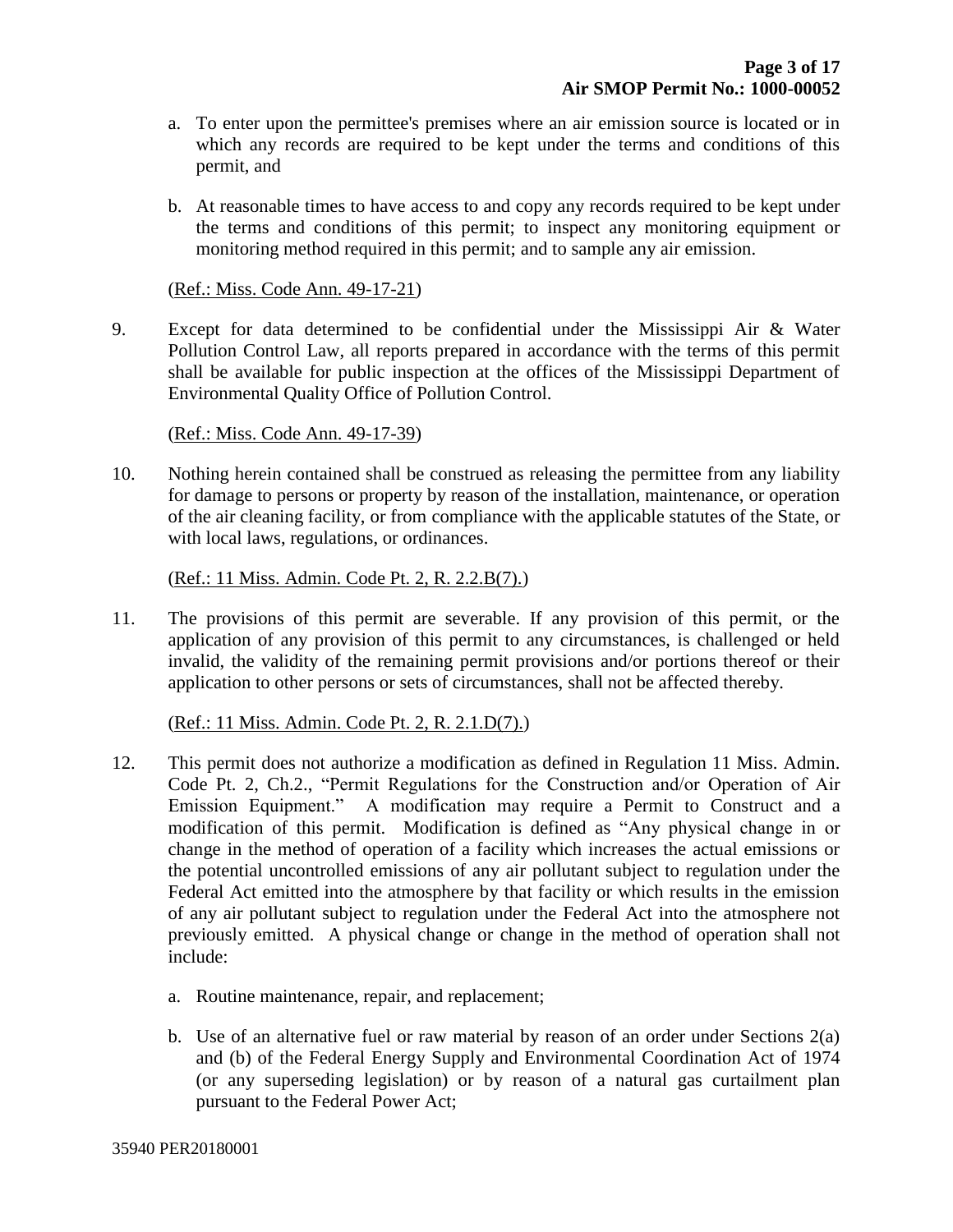- c. Use of an alternative fuel by reason of an order or rule under Section 125 of the Federal Act;
- d. Use of an alternative fuel or raw material by a stationary source which:
	- (1) The source was capable of accommodating before January 6, 1975, unless such change would be prohibited under any federally enforceable permit condition which was established after January 6, 1975, pursuant to 40 CFR 52.21 or under regulations approved pursuant to 40 CFR Part 51, Subpart I, or 40 CFR 51.166; or
	- (2) The source is approved to use under any permit issued under 40 CFR 52.21 or under regulations approved pursuant to 40 CFR Part 51, Subpart I, or 40 CFR 51.166;
- e. An increase in the hours of operation or in the production rate unless such change would be prohibited under any federally enforceable permit condition which was established after January 6, 1975, pursuant to 40 CFR 52.21 or under regulations approved pursuant to 40 CFR Part 51, Subpart I or 40 CFR 51.166; or
- f. Any change in ownership of the stationary source.

(Ref.: 11 Miss. Admin. Code Pt. 2, R. 2.1.C(15).)

#### **B. GENERAL OPERATIONAL CONDITIONS**

1. Should the Executive Director of the Mississippi Department of Environmental Quality declare an Air Pollution Emergency Episode, the permittee will be required to operate in accordance with the permittee's previously approved Emissions Reduction Schedule or, in the absence of an approved schedule, with the appropriate requirements specified in Regulation, 11 Miss. Admin. Code Pt. 2, "Regulations for the Prevention of Air Pollution Emergency Episodes" for the level of emergency declared.

(Ref.: 11 Miss. Admin. Code Pt. 2, R. 2.10.)

2. Any diversion from or bypass of collection and control facilities is prohibited, except as provided for in 11 Miss. Admin. Code Pt. 2, R. 1.10., "Air Emission Regulations for the Prevention, Abatement, and Control of Air Contaminants."

(Ref.: 11 Miss. Admin. Code Pt. 2, R. 1.10.)

3. Solids removed in the course of control of air emissions shall be disposed of in a manner such as to prevent the solids from becoming windborne and to prevent the materials from entering State waters without the proper environmental permits.

(Ref.: Miss. Code Ann. 49-17-29 1.a(i and ii))

4. Except as otherwise specified herein, the permittee shall be subject to the following provisions with respect to upsets, startups, and shutdowns.

35940 PER20180001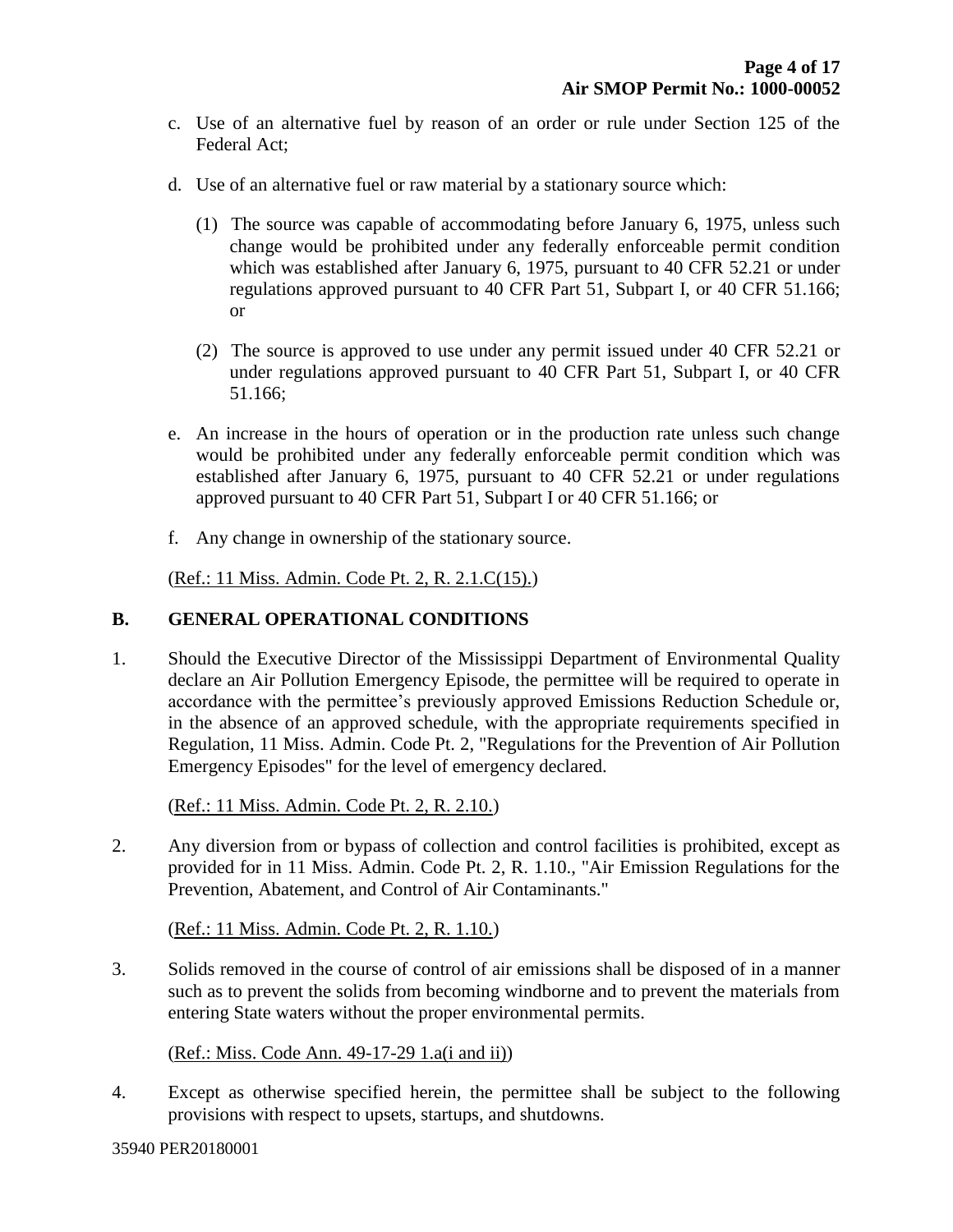- a. Upsets
	- (1) For an upset defined in 11 Miss. Admin. Code Pt. 2, R. 1.2., the Commission may pursue an enforcement action for noncompliance with an emission standard or other requirement of an applicable rule, regulation, or permit. In determining whether to pursue enforcement action, and/or the appropriate enforcement action to take, the Commission may consider whether the source has demonstrated through properly signed contemporaneous operating logs or other relevant evidence the following:
		- (i) An upset occurred and that the source can identify the cause(s) of the upset;
		- (ii) The source was at the time being properly operated;
		- (iii) During the upset the source took all reasonable steps to minimize levels of emissions that exceeded the emission standard or other requirement of an applicable rule, regulation, or permit;
		- (iv) That within 5 working days of the time the upset began, the source submitted a written report to the Department describing the upset, the steps taken to mitigate excess emissions or any other noncompliance, and the corrective actions taken and;
		- (v) That as soon as practicable but no later than 24 hours of becoming aware of an upset that caused an immediate adverse impact to human health or the environment beyond the source boundary or caused a general nuisance to the public, the source provided notification to the Department.
	- (2) In any enforcement proceeding by the Commission, the source seeking to establish the occurrence of an upset has the burden of proof.
	- (3) This provision is in addition to any upset provision contained in any applicable requirement.
	- (4) These upset provisions apply only to enforcement actions by the Commission and are not intended to prohibit EPA or third party enforcement actions.
- b. Startups and Shutdowns (as defined by 11 Miss. Admin. Code Pt. 2, R. 1.2.)
	- (1) Startups and shutdowns are part of normal source operation. Emission limitations apply during startups and shutdowns unless source specific emission limitations or work practice standards for startups and shutdowns are defined by an applicable rule, regulation, or permit.
	- (2) Where the source is unable to comply with existing emission limitations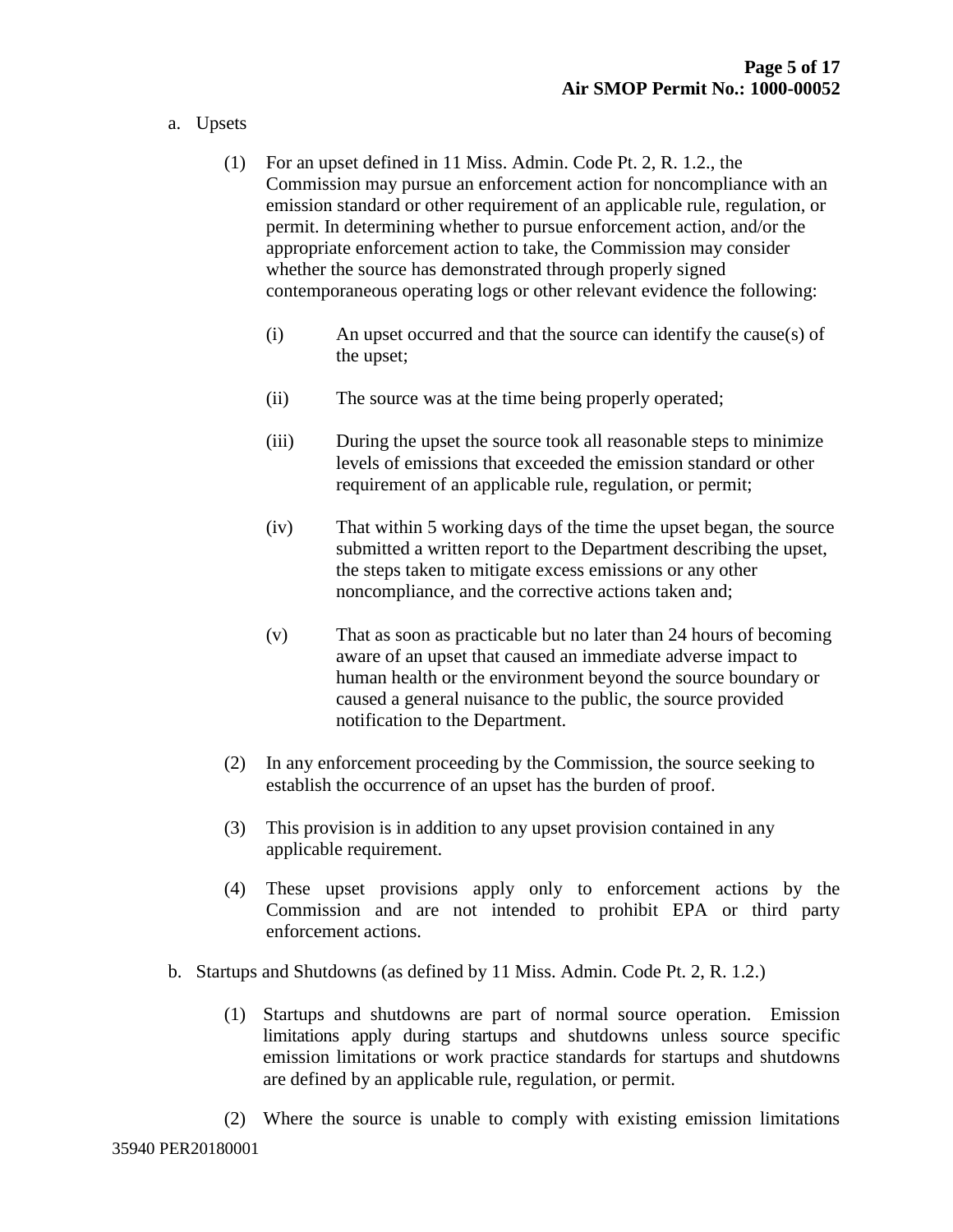established under the State Implementation Plan (SIP) and defined in this regulation, 11 Mississippi Administrative Code, Part 2, Chapter 1, the Department will consider establishing source specific emission limitations or work practice standards for startups and shutdowns. Source specific emission limitations or work practice standards established for startups and shutdowns are subject to the requirements prescribed in 11 Miss. Admin. Code Pt. 2, R. 1.10.B(2)(a) through (e).

(3) Where an upset as defined in Rule 1.2 occurs during startup or shutdown, see the upset requirements above.

(Ref.: 11 Miss. Admin. Code Pt. 2, R. 1.10.)

- 5. Compliance Testing: Regarding compliance testing:
	- a. The results of any emissions sampling and analysis shall be expressed both in units consistent with the standards set forth in any Applicable Rules and Regulations or this permit and in units of mass per time.
	- b. Compliance testing will be performed at the expense of the permittee.
	- c. Each emission sampling and analysis report shall include but not be limited to the following:
		- (1) Detailed description of testing procedures;
		- (2) Sample calculation(s);
		- (3) Results; and
		- (4) Comparison of results to all Applicable Rules and Regulations and to emission limitations in the permit.

(Ref.: 11 Miss. Admin. Code Pt. 2, R. 2.6.B(3), (4), and (6).)

#### **C. PERMIT RENEWAL / MODIFICATION / TRANSFER / TERMINATION**

6. For renewal of this permit, the applicant shall make application not less than one-hundred eighty (180) days prior to the expiration date of the permit substantiated with current emissions data, test results or reports or other data as deemed necessary by the Mississippi Environmental Quality Permit Board. If the applicant submits a timely and complete application pursuant to this paragraph and the Permit Board, through no fault of the applicant, fails to act on the application on or before the expiration date of the existing permit, the applicant shall continue to operate the stationary source under the terms and conditions of the expired permit, which shall remain in effect until final action on the application is taken by the Permit Board. Permit expiration terminates the source's ability to operate unless a timely and complete renewal application has been submitted.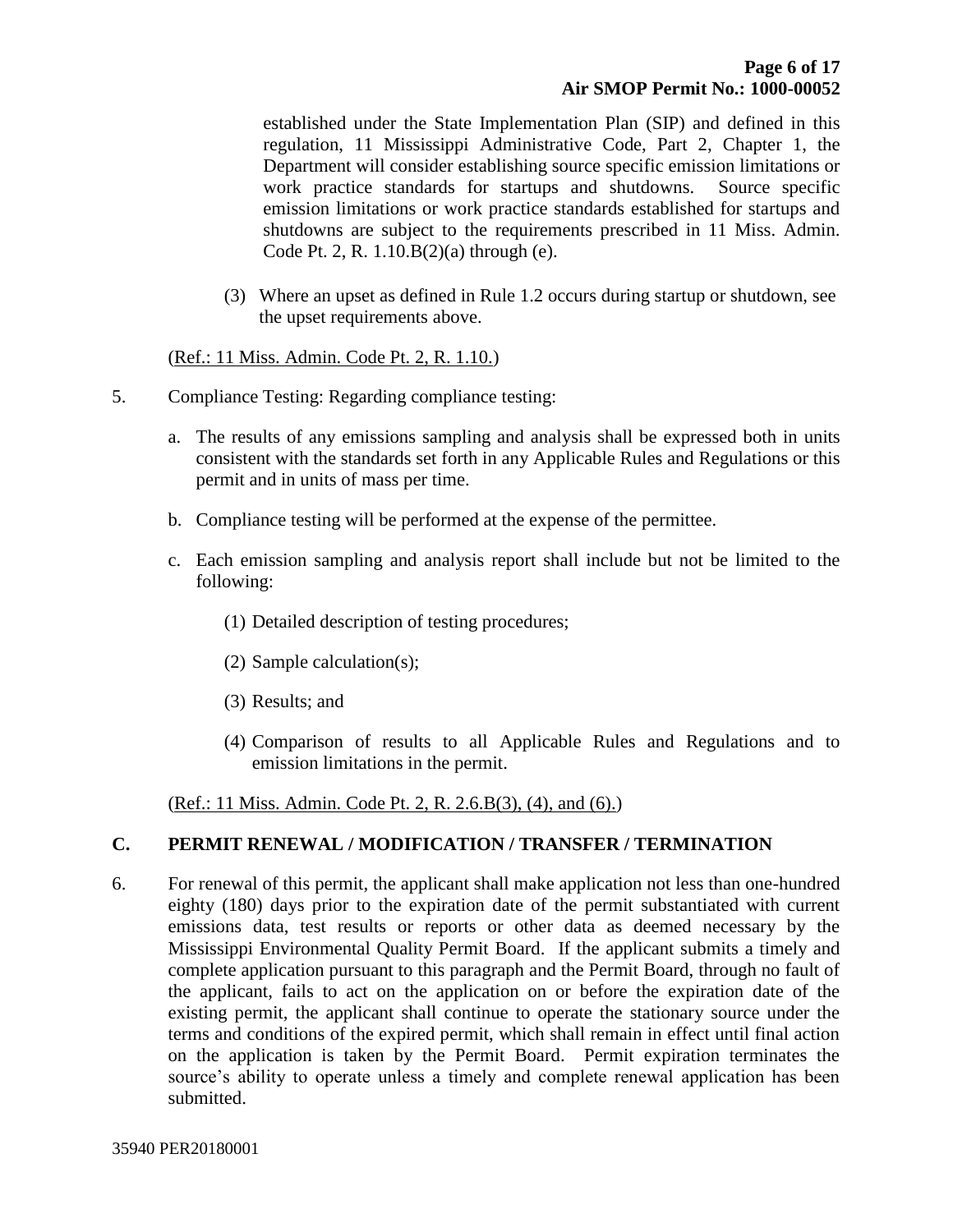#### (Ref.: 11 Miss. Admin. Code Pt. 2, R. 2.8.)

7. The permittee shall furnish to the DEQ within a reasonable time any information the DEQ may request in writing to determine whether cause exists for modifying, revoking and reissuing, or terminating the permit or to determine compliance with the permit. Upon request, the permittee shall also furnish to the DEQ copies of records required to be kept by the permit or, for information claimed to be confidential, the permittee shall furnish such records to the DEQ along with a claim of confidentiality. The permittee may furnish such records directly to the Administrator along with a claim of confidentiality.

#### (Ref.: 11 Miss. Admin. Code Pt. 2, R. 2.2.B(15)(d).)

8. The permit and/or any part thereof may be modified, revoked, reopened, and reissued, or terminated for cause. Sufficient cause for a permit to be reopened shall exist when an air emissions stationary source becomes subject to Title V. The filing of a request by the permittee for a permit modification, revocation and reissuance, or termination, or of a notification of planned changes or anticipated noncompliance does not stay any permit condition.

(Ref.: 11 Miss. Admin. Code Pt. 2, R. 2.2.B(15)(b).)

- 9. After notice and opportunity for a hearing, this permit may be modified, suspended, or revoked in whole or in part during its term for cause including, but not limited to:
	- a. Persistent violation of any terms or conditions of this permit.
	- b. Obtaining this permit by misrepresentation or failure to disclose fully all relevant facts; or
	- c. A change in federal, state, or local laws or regulations that require either a temporary or permanent reduction or elimination of previously authorized air emission.

(Ref.: 11 Miss. Admin. Code Pt. 2, R. 2.2.C.)

10. This permit may only be transferred upon approval of the Mississippi Environmental Quality Permit Board.

(Ref.: 11 Miss. Admin. Code Pt. 2, R. 2.16.B.)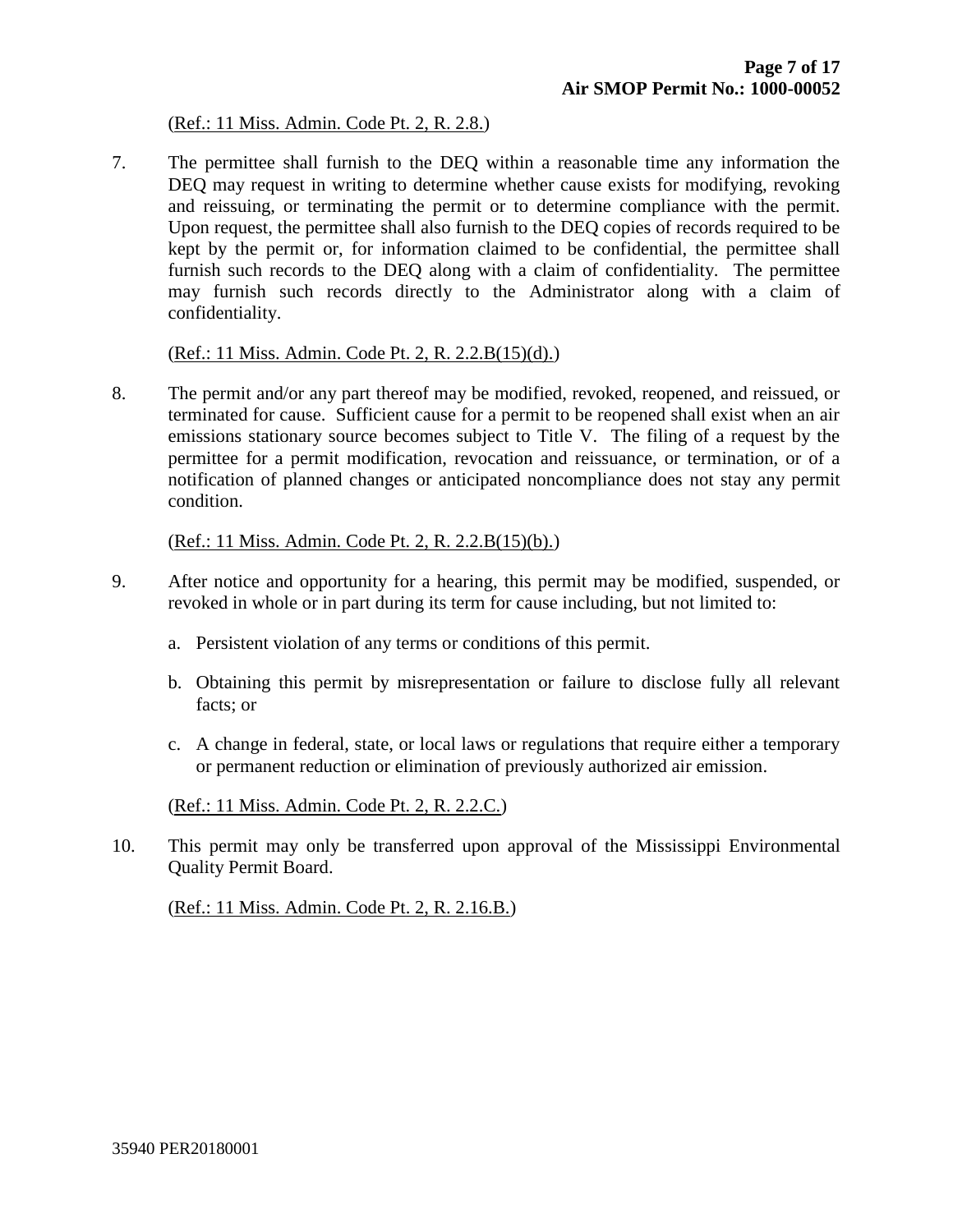#### **SECTION 2 EMISSION POINT DESCRIPTION**

The permittee is authorized to operate air emissions equipment, as described in the following table.

| <b>Emission</b><br>Point | <b>Description</b>                                                                                                                                                                                                          |
|--------------------------|-----------------------------------------------------------------------------------------------------------------------------------------------------------------------------------------------------------------------------|
| AA-000                   | <b>Entire Facility</b>                                                                                                                                                                                                      |
| $AA-100$                 | Facility-Wide Surface Coating Operations (Including, but not limited to internal cleaning; internal paint<br>coating; fusion bonded epoxy coating; external powder coating; aerosol spray painting; cement mortar coating.) |
| $AB-100$                 | Facility-Wide Abrasive Blasting Operations (Including, but not limited to external shot (steel shot/grit)<br>blasting; equipped with baghouse(s).)                                                                          |
| $AC-100$                 | Facility-Wide Metal Working Operations (Including, but not limited to brush cleaning; cutting; welding; final<br>welding equipped with vacuum and dust collection system.)                                                  |
| $AD-100$                 | Facility-Wide Tank Storage (Including, but not limited to diesel (1000 gal); gasoline (500 gal).)                                                                                                                           |
| $AE-100$                 | Facility-Wide Miscellaneous Equipment/Operations (Including, but not limited to internal cleaning equipped<br>with vacuum and dust collection system; cooling towers.)                                                      |
| $AF-100$                 | Facility-Wide Fuel Burning Equipment (Including, but not limited to natural gas-fired oven (6.9 MMBTU/hr)<br>and steam boiler (14.645 MMBTU/hr).)                                                                           |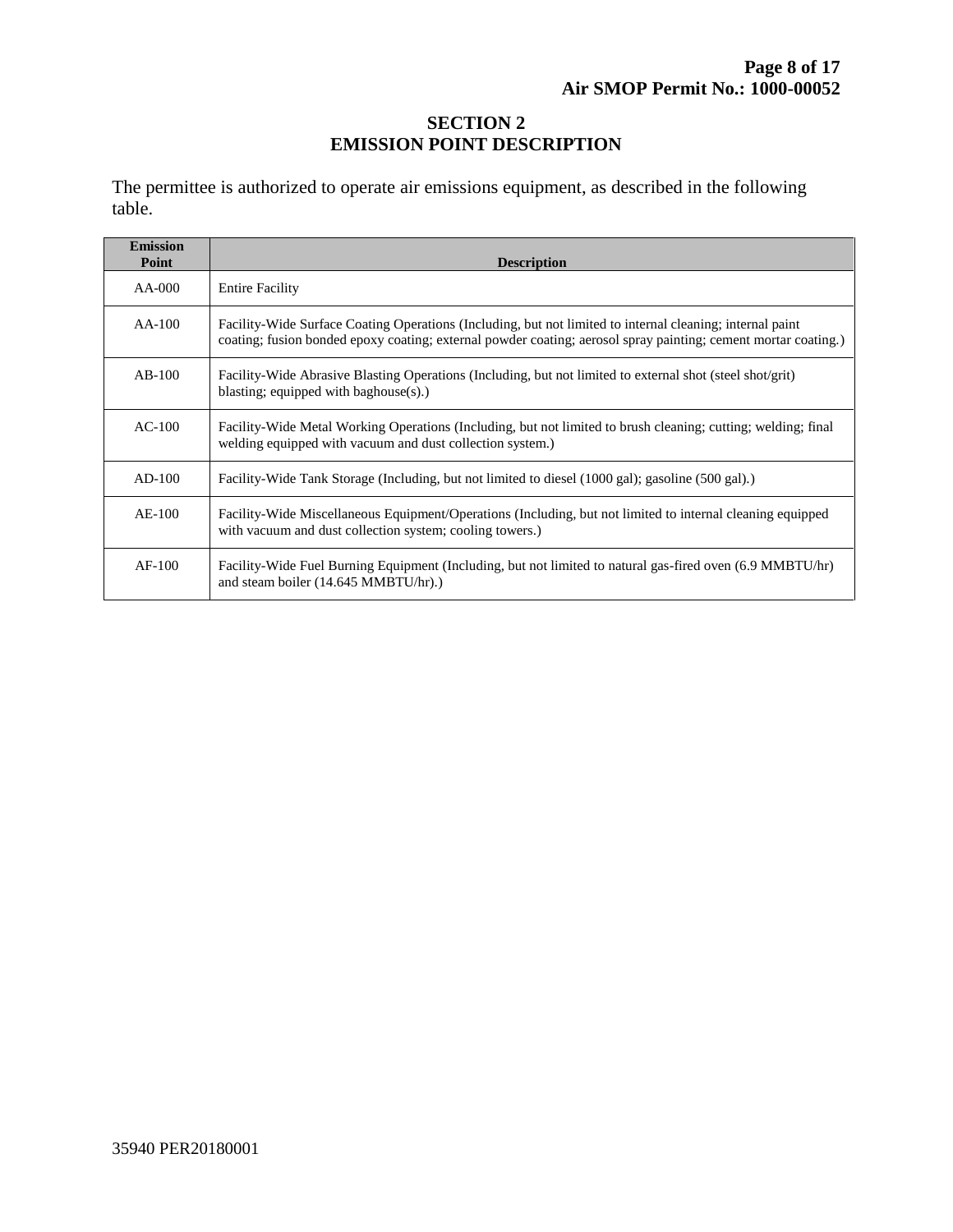| <b>SECTION 3</b>                   |  |  |  |  |
|------------------------------------|--|--|--|--|
| EMISSION LIMITATIONS AND STANDARDS |  |  |  |  |

| <b>Emission</b><br>Point        | <b>Applicable Requirement</b>                                                                                                                                    | <b>Condition</b><br>Number(s) | Pollutant/<br><b>Parameter</b> | <b>Limitation/Standard</b>                                           |
|---------------------------------|------------------------------------------------------------------------------------------------------------------------------------------------------------------|-------------------------------|--------------------------------|----------------------------------------------------------------------|
| $AA-000$<br>(Facility-<br>wide) | 11 Miss. Admin. Code Pt. 2, R.<br>1.3.B.                                                                                                                         | 3.1                           | Opacity                        | 40%                                                                  |
|                                 | 11 Miss. Admin. Code Pt. 2, R.<br>$1.3.D(1)(a)$ .                                                                                                                | 3.2                           | <b>PM</b>                      | 0.6 lb/MMBTU                                                         |
|                                 | 11 Miss. Admin. Code Pt. 2, R.<br>$1.3.F(1)$ .                                                                                                                   | 3.3                           | <b>PM</b>                      | $E = 4.1p^{0.67}$                                                    |
|                                 | 11 Miss. Admin. Code Pt. 2, R.<br>$1.4.A(1)$ .                                                                                                                   | 3.4                           | SO <sub>2</sub>                | 4.8 lb/MMBTU                                                         |
|                                 | 11 Miss. Admin. Code Pt. 2, R.<br>2.2.B(10).                                                                                                                     | 3.5                           | <b>HAP</b>                     | 9.9 tpy/24.9 tpy                                                     |
|                                 | 11 Miss. Admin. Code Pt. 2, R.<br>2.2.B(10).                                                                                                                     | 3.6                           | $PM/PM_{10}/PM_{2.5}$          | 99.0 tpy                                                             |
|                                 | 40 CFR Part 63, Subpart CCCCCC<br>- National Emission Standards for<br>Hazardous Air Pollutants for<br>Source Category: Gasoline<br><b>Dispensing Facilities</b> | 3.7                           | <b>HAP</b>                     | General Applicability                                                |
| $AD-100$                        | 40 CFR 63.11115, Subpart<br>CCCCCC.                                                                                                                              | 3.8                           | <b>HAP</b>                     | Use good air pollution control practices for<br>minimizing emissions |
|                                 | 40 CFR 63.11116, Subpart<br>CCCCCC.                                                                                                                              | 3.9                           | <b>HAP</b>                     | No vapor releases to the atmosphere for<br>extended periods of time  |

3.1 Except as otherwise specified or limited herein, the permittee shall not cause, allow, or permit the discharge into the ambient air from any point source or emissions, any air contaminant of such opacity as to obscure an observer's view to a degree in excess of 40% opacity. This shall not apply to vision obscuration caused by uncombined water droplets.

(Ref.: 11 Miss. Admin. Code Pt. 2, R. 1.3.B.)

3.2 For the entire facility, the maximum permissible emission of ash and/or particulate matter from fossil fuel burning installations of less than 10 million BTU per hour heat input shall not exceed 0.6 pounds per million BTU per hour heat input.

(Ref.: 11 Miss. Admin. Code Pt. 2, R. 1.3.D(1)(a).)

3.3 For the entire facility, the permittee shall not allow the emission of particulate matter in total quantities in any one hour from any manufacturing process, which includes any associated stacks, vents, outlets, or combination thereof, to exceed the amount determined by the relationship:

35940 PER20180001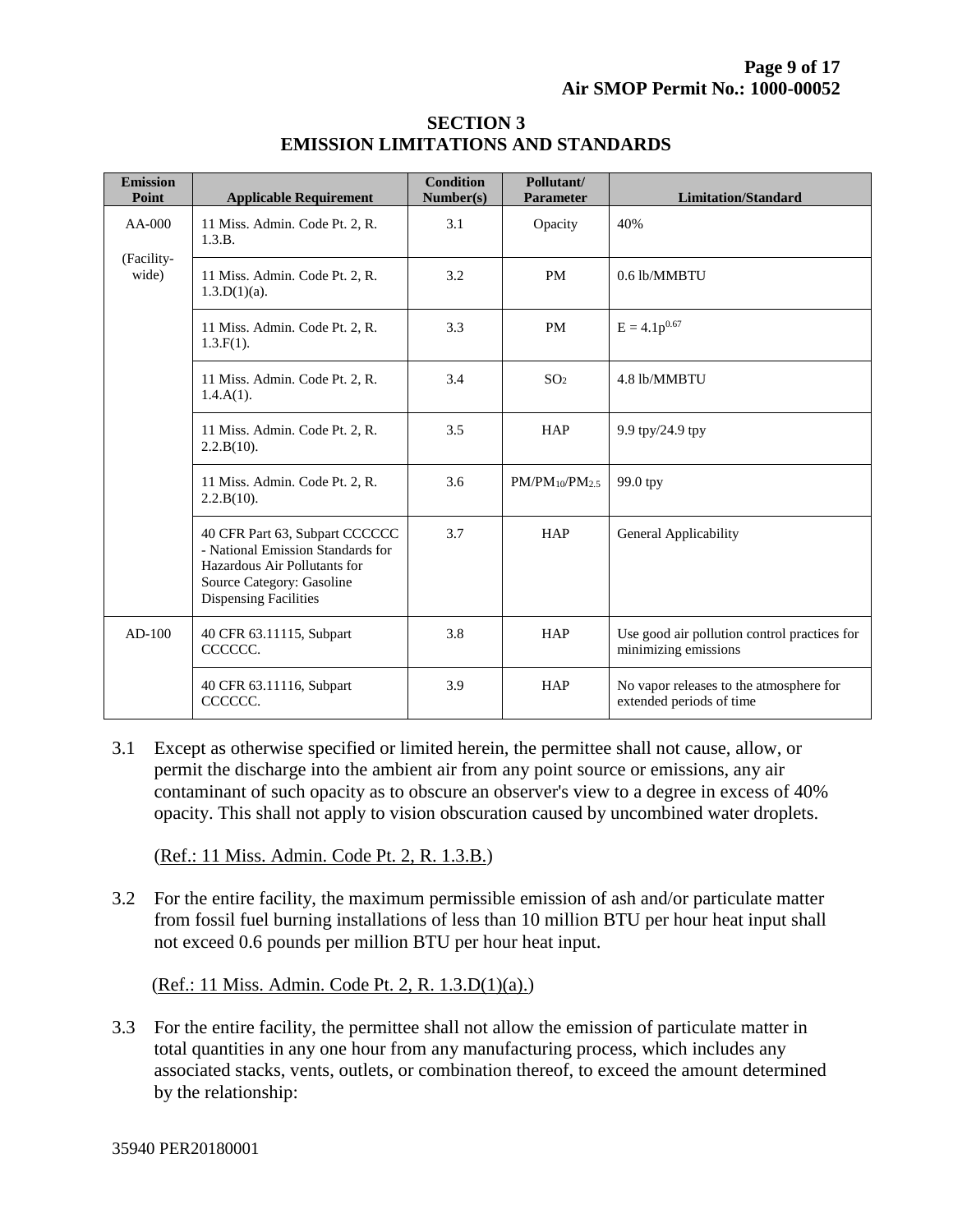#### $E = 4.1p^{0.67}$

where  $E$  is the emission rate in pounds per hour and  $p$  is the process weight input rate in tons per hour.

 Conveyor discharge of coarse solid matter may be allowed if no nuisance is created beyond the property boundary where the discharge occurs.

(Ref.: 11 Miss. Admin. Code Pt. 2, R. 1.3.F(1).)

3.4 For the entire facility, the maximum discharge of sulfur oxides from any fuel burning installation in which the fuel is burned primarily to produce heat or power by indirect heat transfer shall not exceed 4.8 pounds (measured as sulfur dioxide) per million BTU heat input.

(Ref.: 11 Miss. Admin. Code Pt. 2, R. 1.4.A(1).)

3.5 For the entire facility, the permittee shall limit hazardous air pollutant (HAP) emissions to no more than 9.90 tons per year of any single HAP and no more than 24.90 tons per year of total combined HAP as determined for each consecutive 12-month period.

(Ref.: 11 Miss. Admin. Code Pt. 2, R. 2.2.B(10).)

3.6 For the entire facility, the permittee shall limit total particulate matter  $(PM/PM_{10}/PM_{2.5})$ emissions to no more than 99.0 tons per year as determined for each consecutive 12-month period.

(Ref.: 11 Miss. Admin. Code Pt. 2, R. 2.2.B(10).)

3.7 For the entire facility, the permittee is subject to and shall comply with 40 CFR Part 63, Subpart CCCCCC - National Emission Standards for Hazardous Air Pollutants for Source Category: Gasoline Dispensing Facilities (Area Sources).

 (Ref.: 40 CFR Part 63, Subpart CCCCCC - National Emission Standards for Hazardous Air Pollutants for Source Category: Gasoline Dispensing Facilities; 40 CFR 63.11111(a) and (b), 40 CFR 63.11112(a) and (b).)

3.8 The permittee shall, specifically for gasoline tanks with a monthly throughput of less than 10,000 gallons, at all times, operate and maintain any affected source, including associated air pollution control equipment and monitoring equipment, in a manner consistent with safety and good air pollution control practices for minimizing emissions. Determination of whether such operation and maintenance procedures are being used will be based on information available to the MDEQ which may include, but is not limited to, monitoring results, review of operation and maintenance procedures, review of operation and maintenance records, and inspection of the source. As applicable, the permittee shall keep records and submit reports in accordance with 40 CFR 63.11125(d) and 63.11126(b).

(Ref.: 40 CFR 63.11115, Subpart CCCCCC.)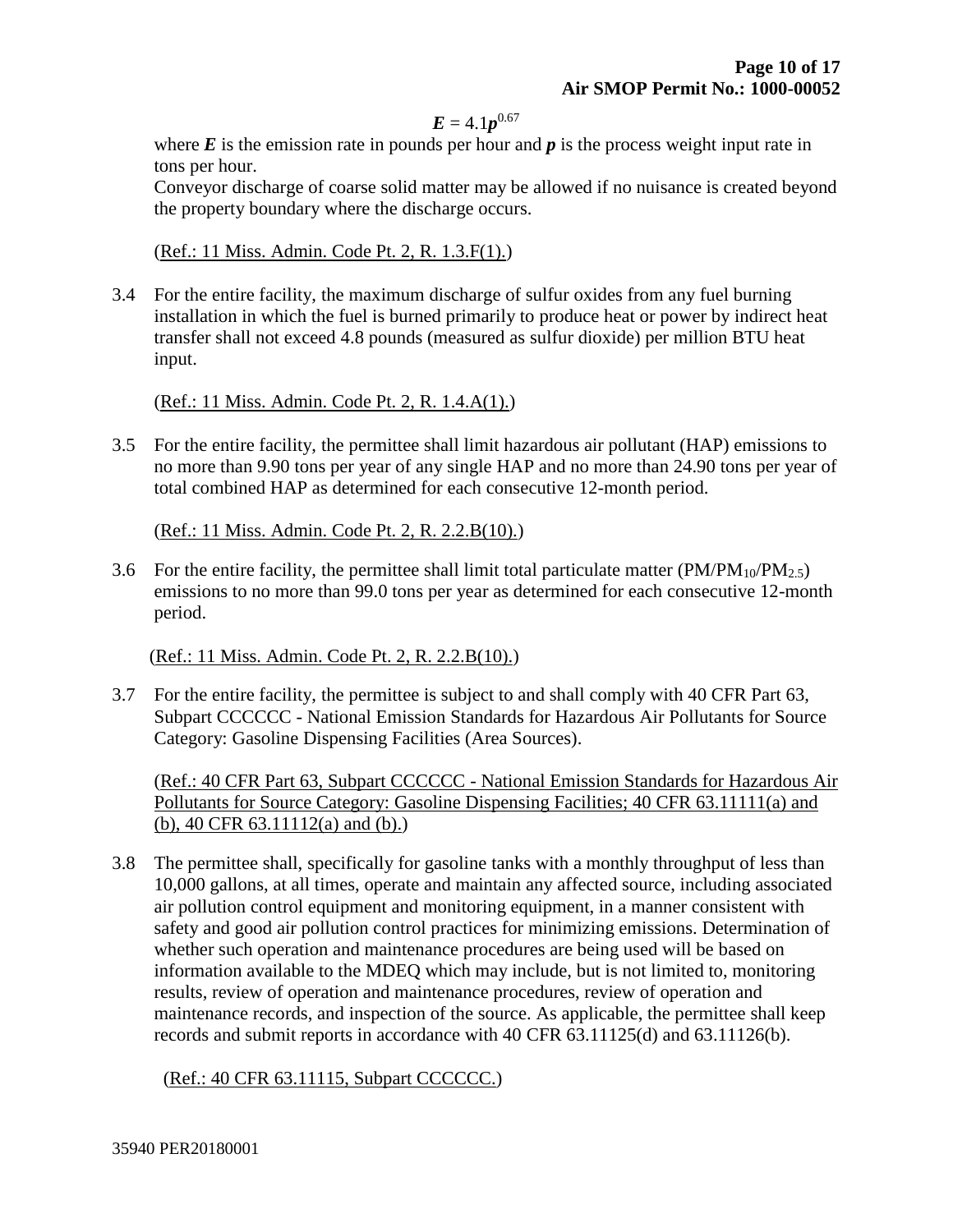- 3.9 The permittee shall, specifically for gasoline tanks with a monthly throughput of less than 10,000 gallons, comply with the following requirements:
	- (a) Shall not allow gasoline to be handled in a manner that would result in vapor releases to the atmosphere for extended periods of time. Measures to be taken include, but are not limited to, the following:
		- (1) Minimize gasoline spills;
		- (2) Clean up spills as expeditiously as practicable;
		- (3) Cover all open gasoline containers and all gasoline storage tank fill-pipes with a gasketed seal when not in use;
		- (4) Minimize gasoline sent to open waste collection systems that collect and transport gasoline to reclamation and recycling devices, such as oil/water separators.
	- (b) Shall not be required to submit notifications or reports as specified in 40 CFR 63.11125, 63.11126, or 40 CFR 63, Subpart A, but shall have records available within 24 hours of a request by the MDEQ to document the permittee's gasoline throughput.
	- (c) Portable gasoline containers that meet the requirements of 40 CFR Part 59, Subpart F-Control of Evaporative Emissions From New and In-Use Portable Fuel Containers, are considered acceptable for compliance with paragraph (a)(3) of this condition.

(Ref.: 40 CFR 63.11116, Subpart CCCCCC.)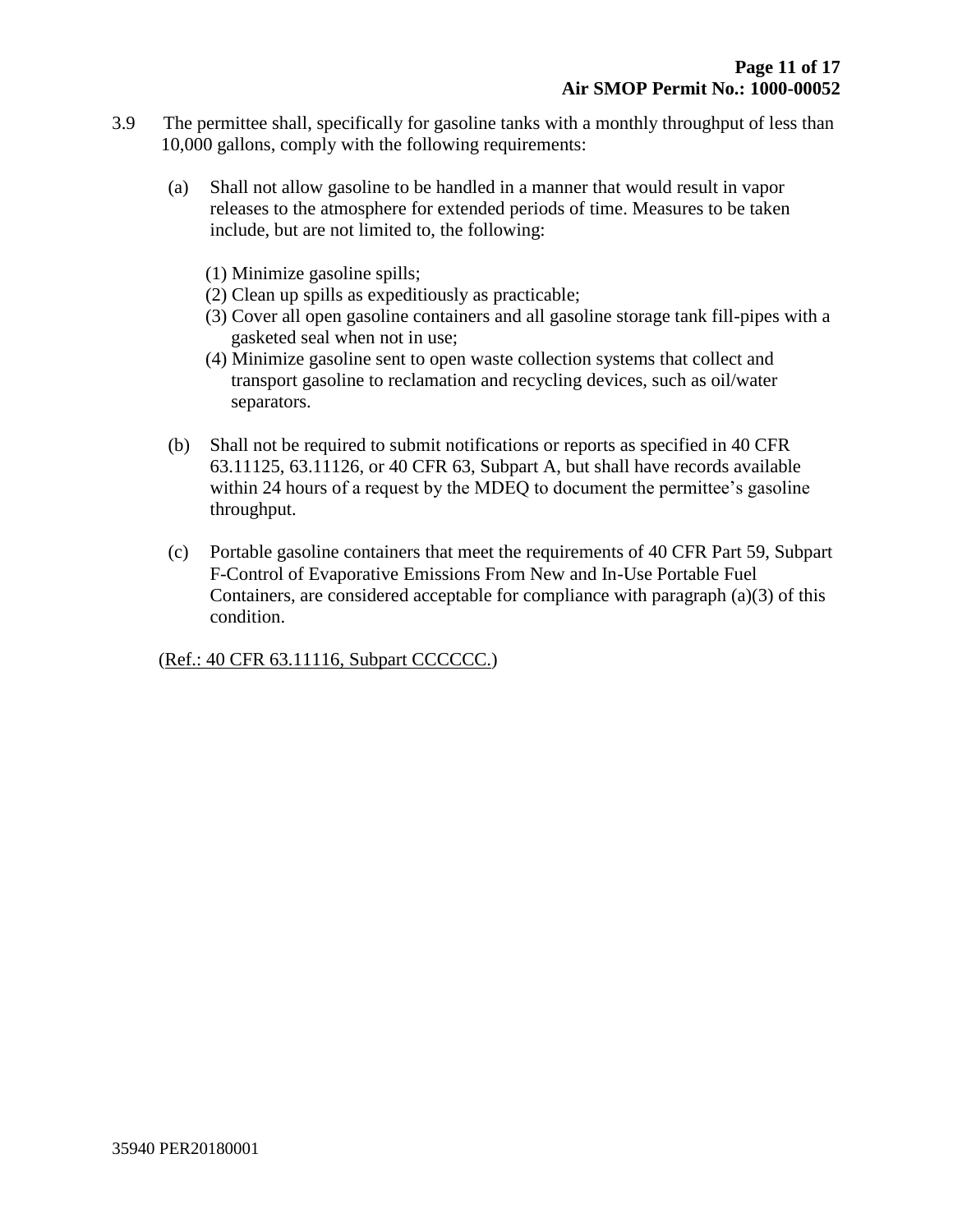#### **SECTION 4 WORK PRACTICES**

#### *THIS SECTION WAS INTENTIONALLY LEFT BLANK SINCE NO WORK PRACTICE STANDARDS APPLY TO THIS PERMIT ACTION*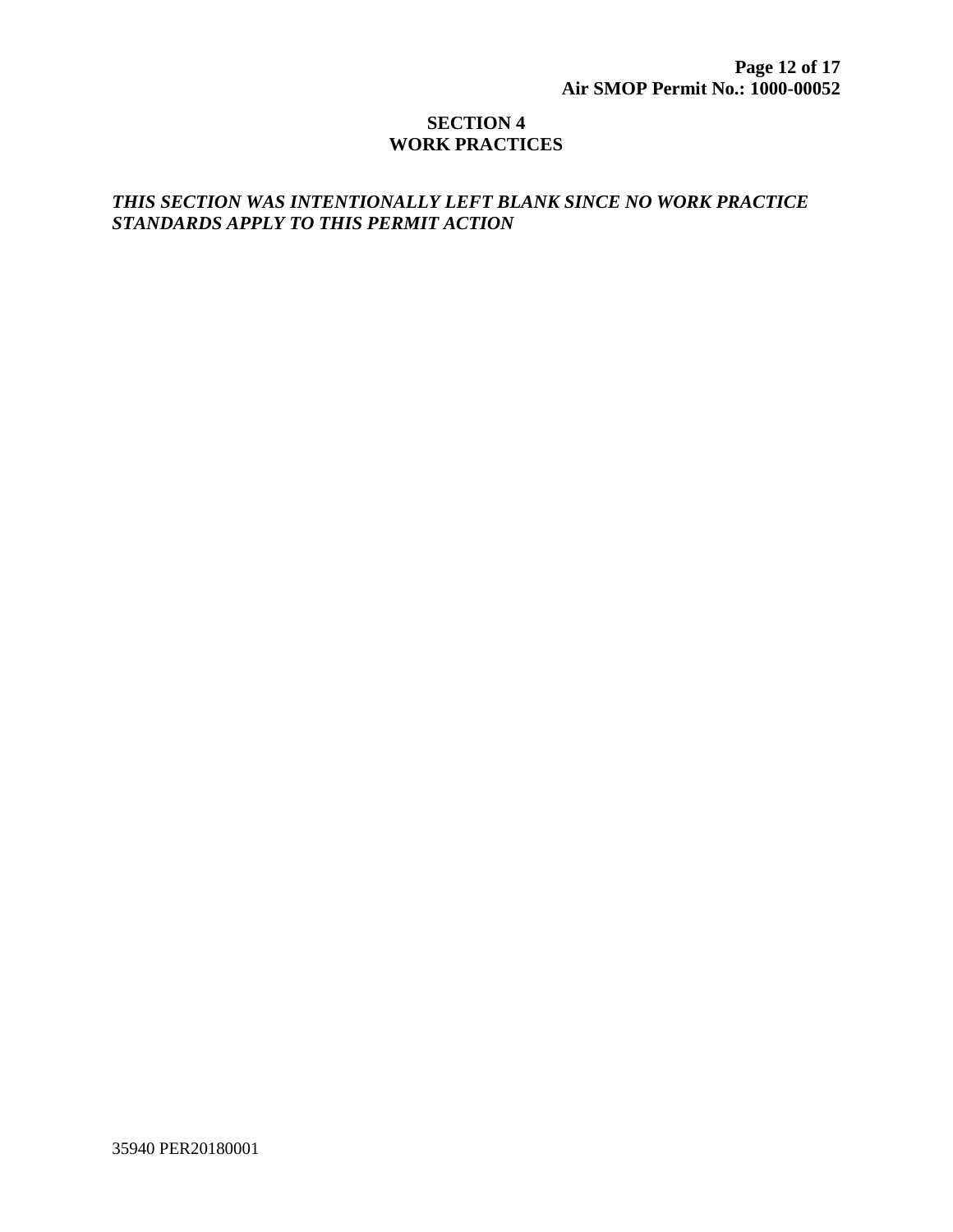| <b>SECTION 5</b>                                 |
|--------------------------------------------------|
| <b>MONITORING AND RECORDKEEPING REQUIREMENTS</b> |

| <b>Emission</b><br>Point        | <b>Applicable Requirement</b>                     | <b>Condition</b><br>Number(s) | Pollutant/<br><b>Parameter</b> | <b>Monitoring/Recordkeeping</b><br>Requirement                                |
|---------------------------------|---------------------------------------------------|-------------------------------|--------------------------------|-------------------------------------------------------------------------------|
| $AA-000$                        | 11 Miss. Admin. Code Pt. 2, R. 2.9.               | 5.1                           | Recordkeeping                  | Maintain records for a minimum of 5 years.                                    |
| (Facility-<br>wide)             |                                                   |                               |                                |                                                                               |
| $AB-100$<br>$AC-100$            | 11 Miss. Admin. Code Pt. 2, R.<br>$2.2.B(11)$ .   | 5.2                           | <b>PM</b>                      | Weekly maintenance inspections on<br>pollution control equipment              |
| $AA-000$<br>(Facility-<br>wide) | 11 Miss. Admin. Code Pt. 2, R.<br>$2.2.B(11)$ .   | 5.3                           | <b>HAP</b>                     | Coating HAP monitoring                                                        |
|                                 | 11 Miss. Admin. Code Pt. 2, R.<br>$2.2.B(10)$ .   | 5.4                           | <b>HAP</b>                     | Coating HAP record keeping                                                    |
|                                 | 11 Miss. Admin. Code Pt. 2, R.<br>$2.2.B(10)$ .   | 5.5                           | $PM/PM_{10}/PM_{2.5}$          | PM producing material monitoring and<br>recordkeeping                         |
| $AD-100$                        | 40 CFR 63.11111(e), Subpart<br>CCCCCC.            | 5.6                           | <b>HAP</b>                     | Upon request demonstrate monthly<br>throughput $<$ 10,000 gallons of gasoline |
|                                 | 40 CFR 63.11125(d)(1) and (2),<br>Subpart CCCCCC. | 5.7                           | <b>HAP</b>                     | Record malfunctions of operation and<br>corrective action                     |

5.1 The permittee shall retain all required records, monitoring data, supporting information and reports for a period of at least five (5) years from the date of the monitoring sample, measurement, report, or application. Support information includes all calibration and maintenance records, all original strip-chart recordings or other data for continuous monitoring instrumentation, and copies of all reports required by this permit. Copies of such records shall be submitted to MDEQ as required by Applicable Rules and Regulations or this permit upon request.

(Ref.: 11 Miss. Admin. Code Pt. 2, R. 2.9.)

5.2For Emission Points AB-100 and AC-100, the permittee shall perform regular inspections and required maintenance weekly or more often, if necessary, to maintain proper operation of the pollution control equipment. A written or electronic log of the date, time, and person who performed the inspection shall be maintained onsite. A summary report shall be submitted by January 31 for the preceding twelve months. The permittee shall maintain on hand, sufficient equipment to repair or replace the pollution control equipment.

(Ref.: 11 Miss. Admin. Code Pt. 2, R. 2.2.B(11).)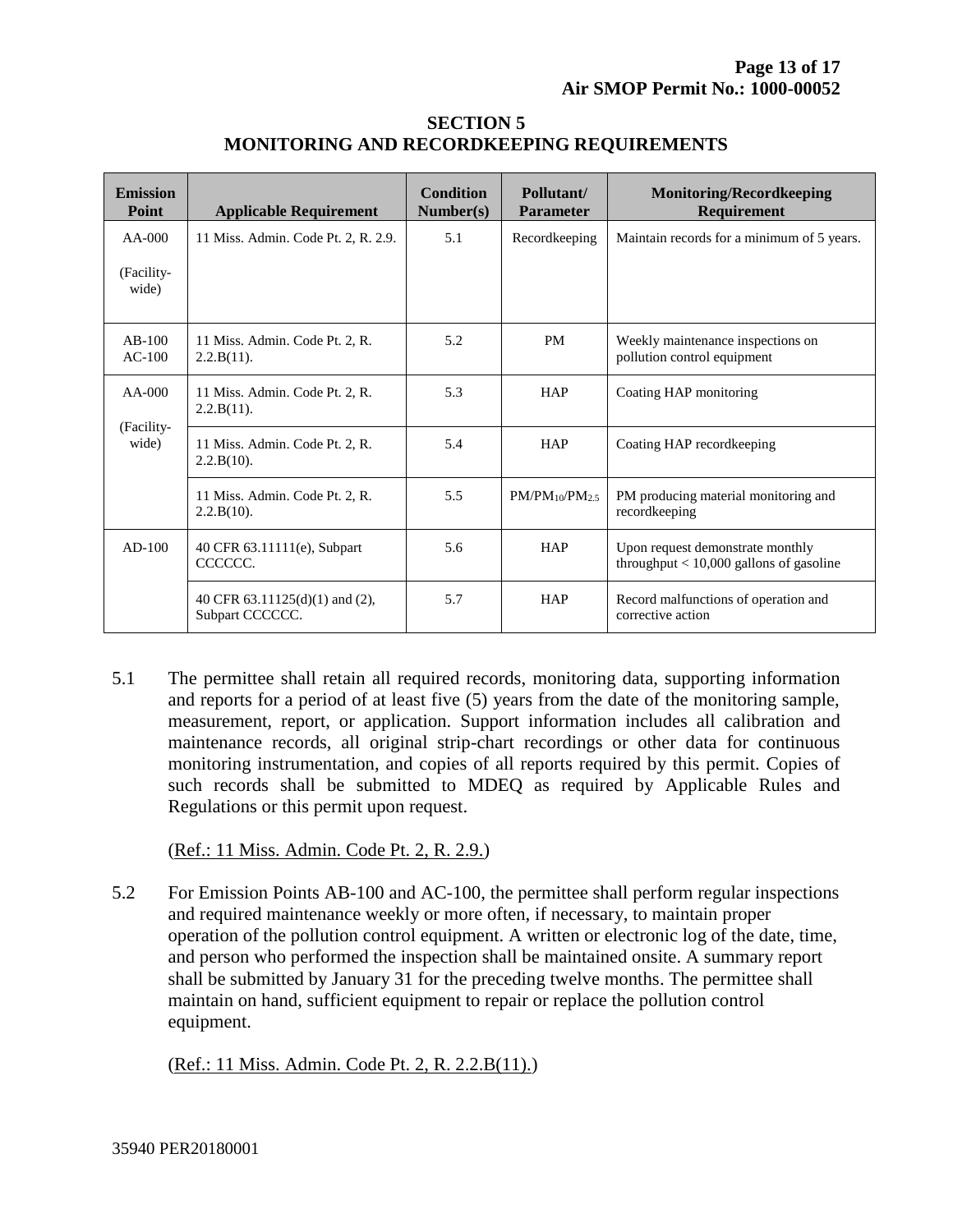- 5.3 For the entire facility, the permittee shall determine the following for each coating, adhesive, solvent, or other HAP containing material used:
	- (a) quantity used (gal);
	- (b) the percentage of HAP by weight; and
	- (c) the density (lb/gal).

 The permittee may utilize data supplied by the manufacturer, or analysis of HAP content by EPA Test Method 311, 40 CFR Part 63, Appendix A, respectively.

(Ref.: 11 Miss. Admin. Code Pt. 2, R. 2.2.B(11).)

- 5.4 For the entire facility, the permittee shall maintain sufficient records to document:
	- (a) identification of each coating, adhesive, solvent or other HAP containing material used, and the total gallons of each coating and each solvent used, on a monthly basis, and in any consecutive 12-month period;
	- (b) the HAP content(s) of each coating, adhesive, solvent or other HAP containing material used. A description of the method used to determine the HAP content shall accompany this data;
	- (c) the density of each coating, adhesive, solvent or other HAP containing material; and
	- (d) the emission rate of each individual HAP and the total HAP emission rate in tons per year based on a consecutive 12-month period.

#### (Ref.: 11 Miss. Admin. Code Pt. 2, R. 2.2.B(10).)

- 5.5 For the entire facility, the permittee shall monitor and maintain sufficient records to document:
	- (a) the quantity of  $PM/PM_{10}/PM_{2.5}$  producing materials which may include, but is not limited to, abrasive blasting medium, welding wire, electrodes, etc. consumed/used on a monthly basis, and in any consecutive 12-month period; and
	- (b) total  $PM/PM_{10}/PM_{2.5}$  emissions in tons per year for any consecutive 12-month period.

The permittee may utilize data supplied by the manufacturer, or analysis of  $PM/PM_{10}/PM_{2.5}$ emissions by EPA Test Methods 1-5, 40 CFR 60, Appendix A, and/or an alternate EPA approved test method(s).

(Ref.: 11 Miss. Admin. Code Pt. 2, R. 2.2.B(10).)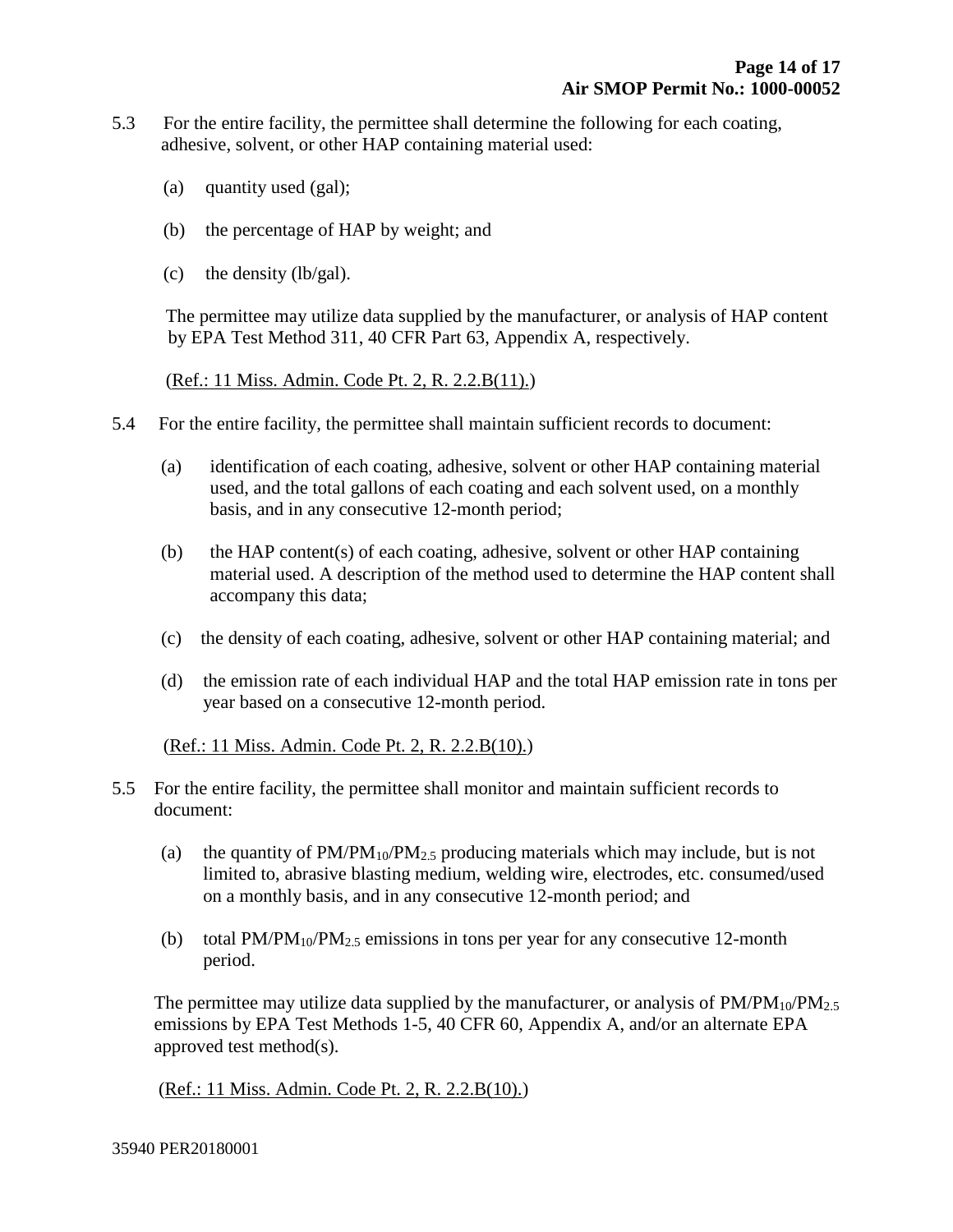5.6 The permittee shall, specifically for gasoline tanks with a monthly throughput of less than 10,000 gallons, upon request by the MDEQ, demonstrate that their monthly throughput for each gasoline tank is less than the 10,000 gallon threshold level. The permittee shall keep records to document monthly throughput.

(Ref.: 40 CFR 63.11111(e), Subpart CCCCCC.)

- 5.7 The permittee shall, specifically for gasoline tanks with a monthly throughput of less than 10,000 gallons, as applicable, keep the following records:
	- (a) Records of the occurrence and duration of each malfunction of operation (i.e., process equipment) or the air pollution control and monitoring equipment.
	- (b) Records of actions taken during periods of malfunction to minimize emissions in accordance with 40 CFR 63.11115(a), including corrective actions to restore malfunctioning process and air pollution control and monitoring equipment to its normal or usual manner of operation.

(Ref.: 40 CFR 63.11125(d)(1) and (2), Subpart CCCCCC.)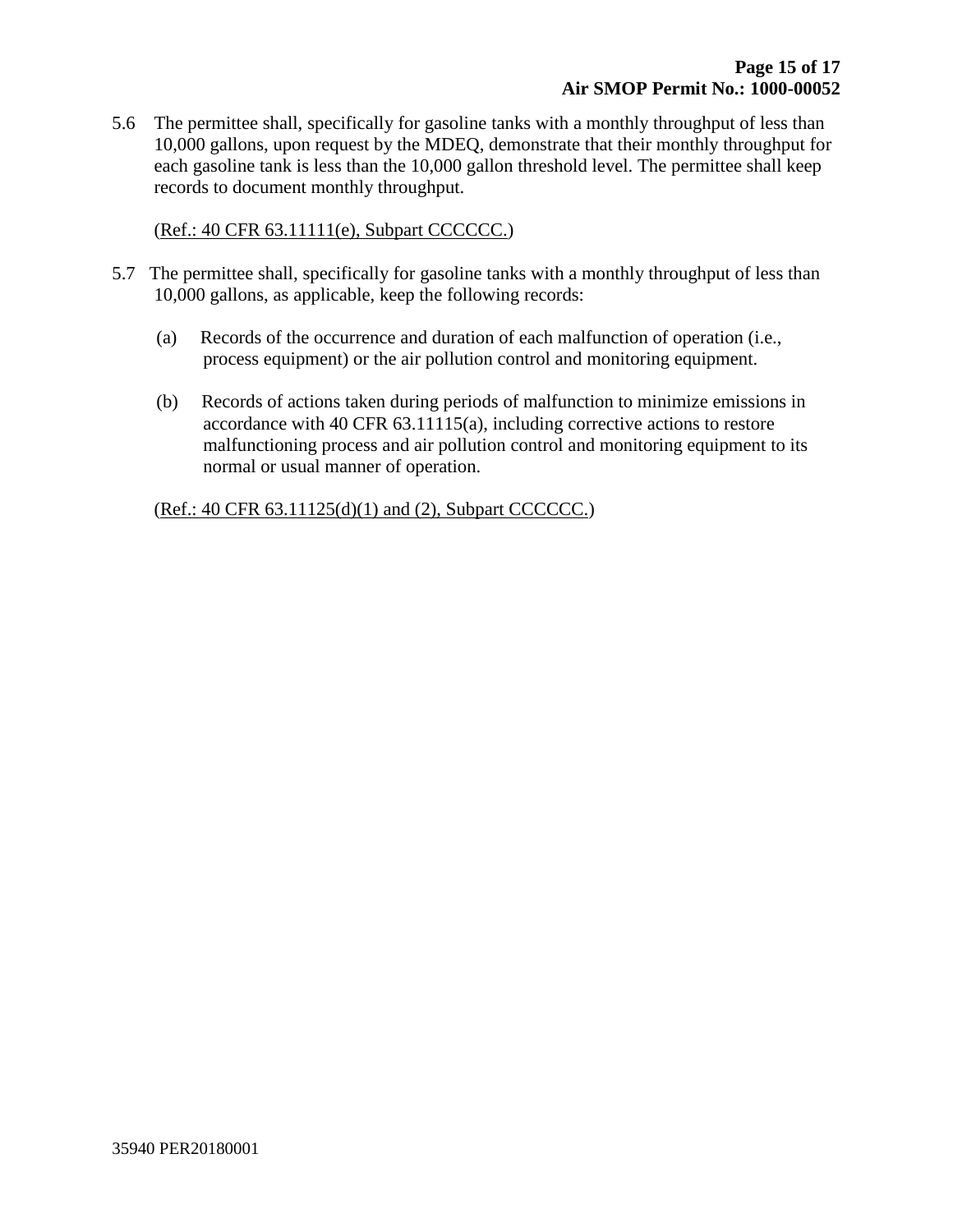#### **SECTION 6 REPORTING REQUIREMENTS**

| <b>Emission</b><br><b>Point</b>                             | <b>Applicable Requirement</b>                | <b>Condition</b><br>Number(s) | <b>Reporting Requirement</b>                                                     |
|-------------------------------------------------------------|----------------------------------------------|-------------------------------|----------------------------------------------------------------------------------|
| $AA-000$<br>11 Miss. Admin. Code Pt. 2, R.<br>$2.2.B(11)$ . |                                              | 6.1                           | Report permit deviations within five (5) working days.                           |
| (Facility-<br>Wide)                                         |                                              | 6.2                           | Submit certified annual monitoring report.                                       |
|                                                             |                                              | 6.3                           | All documents submitted to MDEO shall be certified by a<br>Responsible Official. |
|                                                             |                                              | 6.4                           | Certified annual monitoring report requirements                                  |
| $AD-100$                                                    | 40 CFR 63.11126(b), Subpart<br><b>CCCCCC</b> | 6.5                           | Submit an annual report of tank malfunctions by March 15                         |

6.1 Except as otherwise specified herein, the permittee shall report all deviations from permit requirements, including those attributable to upsets, the probable cause of such deviations, and any corrective actions or preventive measures taken. Said report shall be made within five (5) working days of the time the deviation began.

(Ref.: 11 Miss. Admin. Code Pt. 2, R. 2.2.B(11).)

6.2 Except as otherwise specified herein, the permittee shall submit a certified annual synthetic minor monitoring report postmarked no later than 31st of January for the preceding calendar year. This report shall address any required monitoring specified in the permit. All instances of deviations from permit requirements must be clearly identified in the report. Where no monitoring data is required to be reported and/or there are no deviations to report, the report shall contain the appropriate negative declaration.

(Ref.: 11 Miss. Admin. Code Pt. 2, R. 2.2.B(11).)

6.3 Any document required by this permit to be submitted to the MDEQ shall contain a certification signed by a responsible official stating that, based on information and belief formed after reasonable inquiry, the statements and information in the document are true, accurate and complete.

#### (Ref.: 11 Miss. Admin. Code Pt. 2, R. 2.2.B(11).)

- 6.4 The certified annual synthetic minor monitoring report, required in Condition 6.2 shall provide the following:
	- (a) identification of each coating, adhesive, solvent or other HAP containing material used;